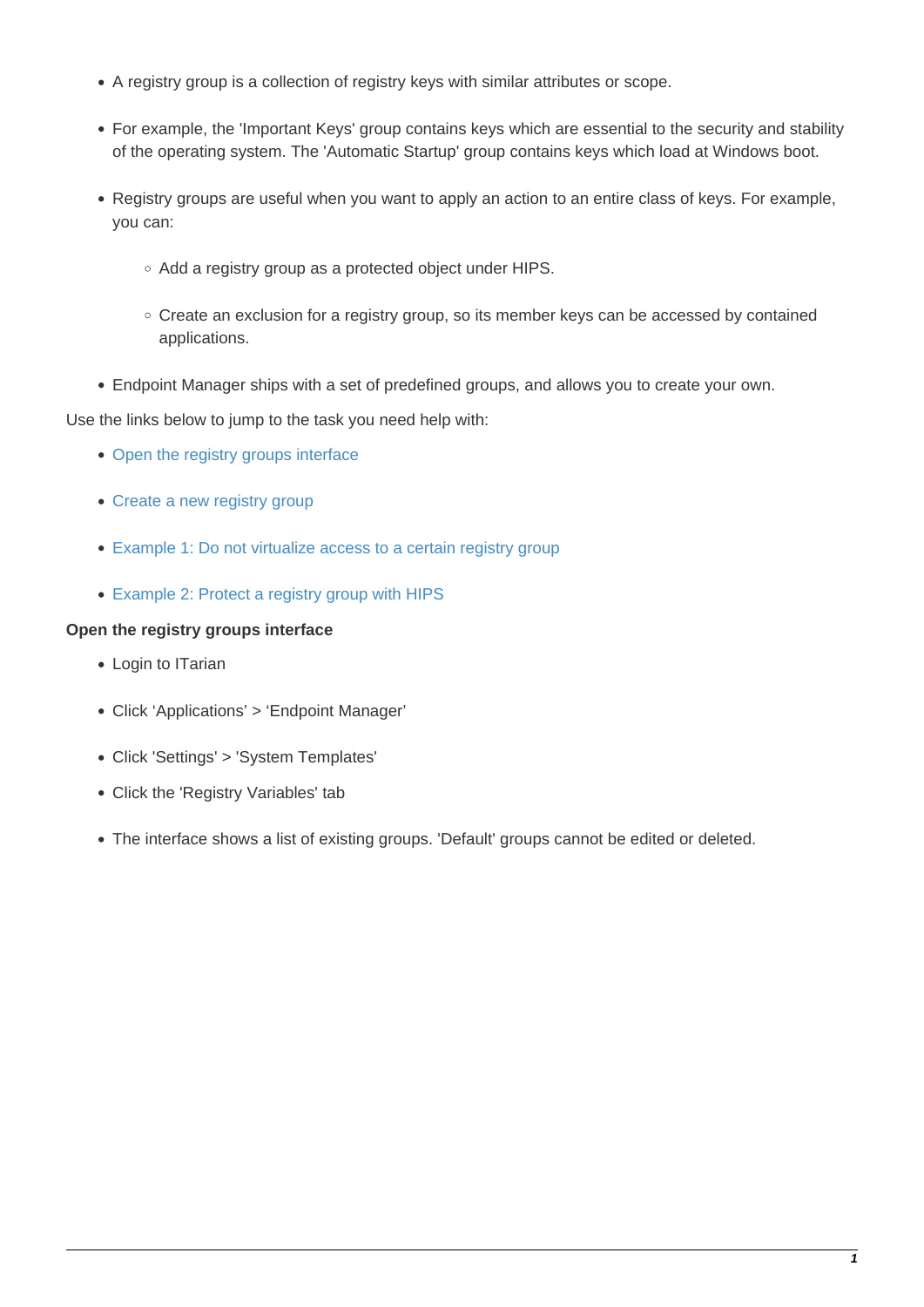

## <span id="page-1-0"></span>**Create a new registry group**

- Click 'Settings' > 'System Templates' > ''Registry Variables'
- **Enter a name for the registry group then click the**  $\equiv$  button

The group name should ideally identify the members of the group. For example, 'Media player registry keys' or 'Accounts software registry keys' etc.

| <b>Email Templates</b>   | <b>Email Notifications</b>            | <b>Custom Variables</b> | <b>Registry Variables</b> | <b>COM Variables</b> | <b>File Groups Variables</b> |
|--------------------------|---------------------------------------|-------------------------|---------------------------|----------------------|------------------------------|
|                          | ≡. D<br>Type name of new registry gro |                         |                           |                      | Φ                            |
| <b>REGISTRY GROUPS</b>   |                                       |                         |                           |                      |                              |
| <b>Accounts Software</b> |                                       |                         |                           |                      |                              |
| Automatic Startup        |                                       |                         |                           |                      | Default                      |

The registry group will be added to the list. The next step is to add registry hives/keys to the group.

Click the '+' button at the left of the group name: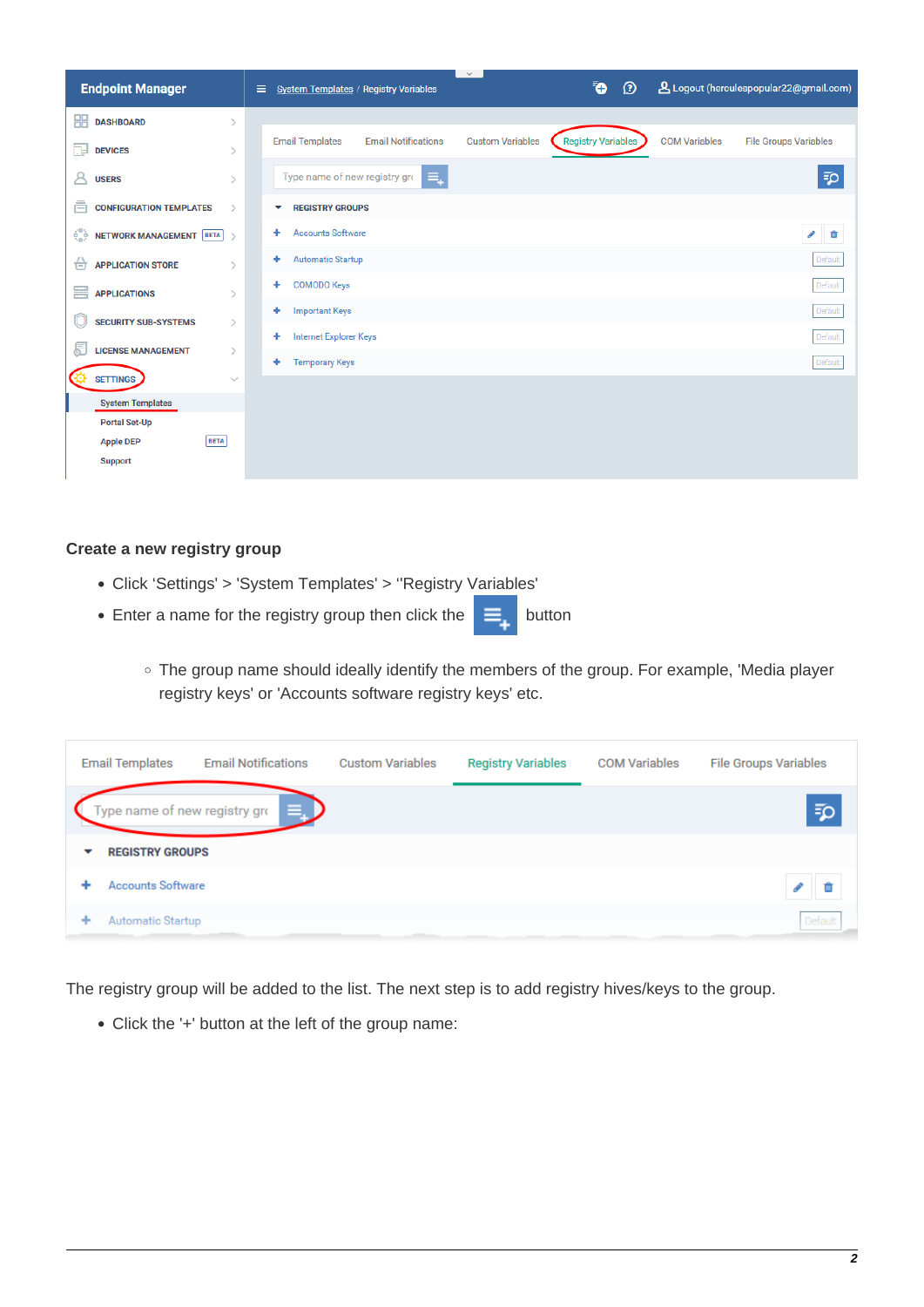|   | Type name of new registry gro<br>₹ | ΞC      |
|---|------------------------------------|---------|
| v | <b>REGISTRY GROUPS</b>             |         |
| ٠ | <b>Accounts Software</b>           |         |
| ٠ | <b>Automatic Startup</b>           | Default |
| + | <b>COMODO Keys</b>                 | Default |
| ٠ | <b>Important Keys</b>              | Default |
| ٠ | <b>Internet Explorer Keys</b>      | Default |
|   | Media player registry keys         | ℐ<br>Ŵ  |
|   | Add<br>New registry entry          | ΞC      |
| ٠ | <b>Temporary Keys</b>              | Default |

Enter the path of the registry key/value then click 'Add':



The key will be added to the group.

| New registry entry | Add |                                                               |
|--------------------|-----|---------------------------------------------------------------|
|                    |     |                                                               |
|                    |     | HKEY_LOCAL_MACHINE\SOFTWARE\Microsoft\MediaPlayer\Preferences |

Repeat the process to add more keys and values to the group.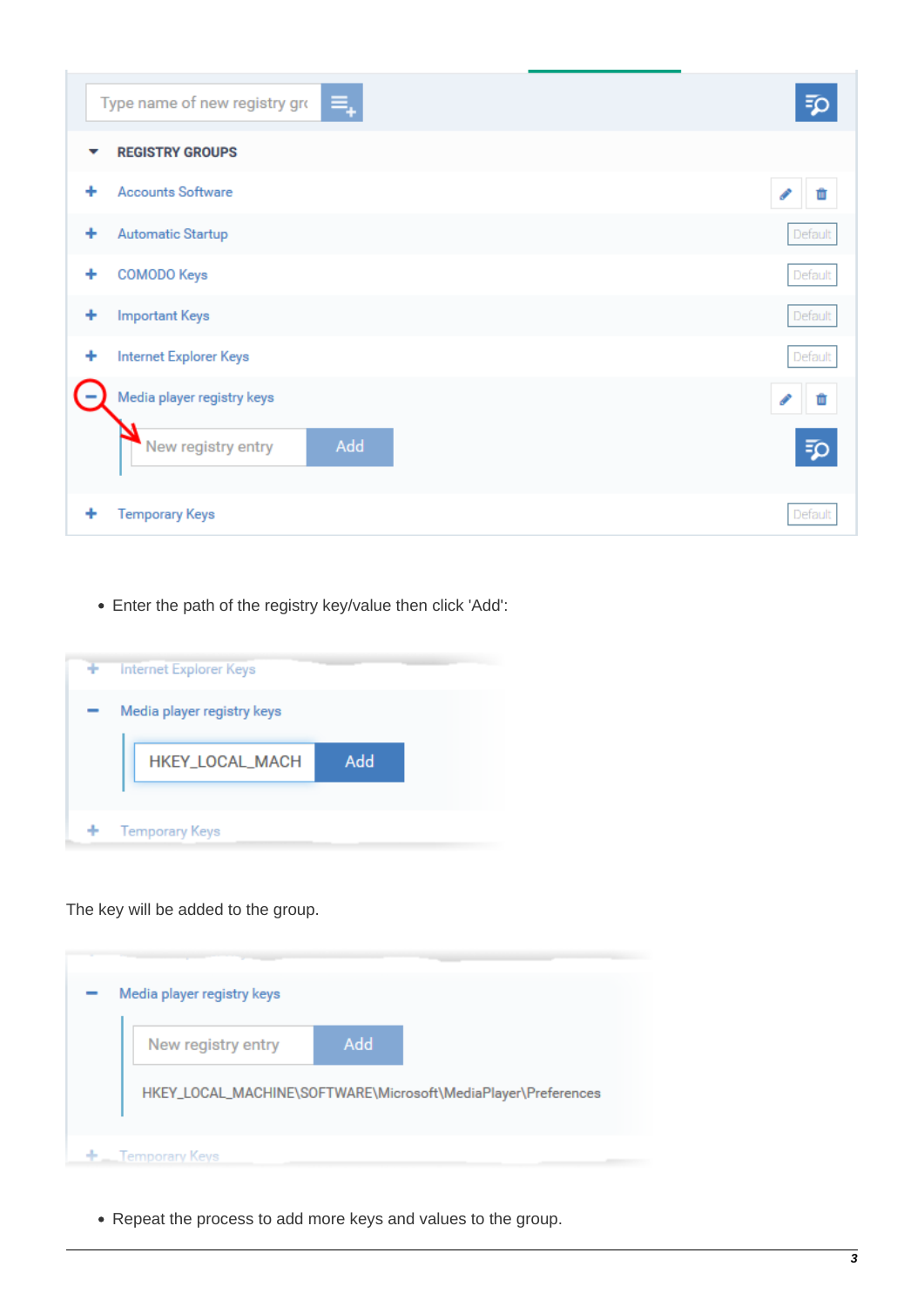The new registry group is now available for selection when configuring a Windows Profile.

## <span id="page-3-0"></span>**Example 1: Do not virtualize access to a certain registry group**

Applications in the container are not allowed to access the local registry. Instead, they write all changes to a virtual copy of the registry. You can create an exception to this rule for specific registry groups. Afterward, contained applications will be able to access the keys in the group.

- Click 'Configuration Templates' > 'Profiles'
- Open the Windows profile applied to your target devices
- Click 'Add Profile Section' > 'Containment'
	- o ...or simply open the 'Containment' section if you have already added it.
- Click the 'Settings' tab
- Enable 'Do not virtualize access to the specified registry keys/ values', then click 'Exclusions':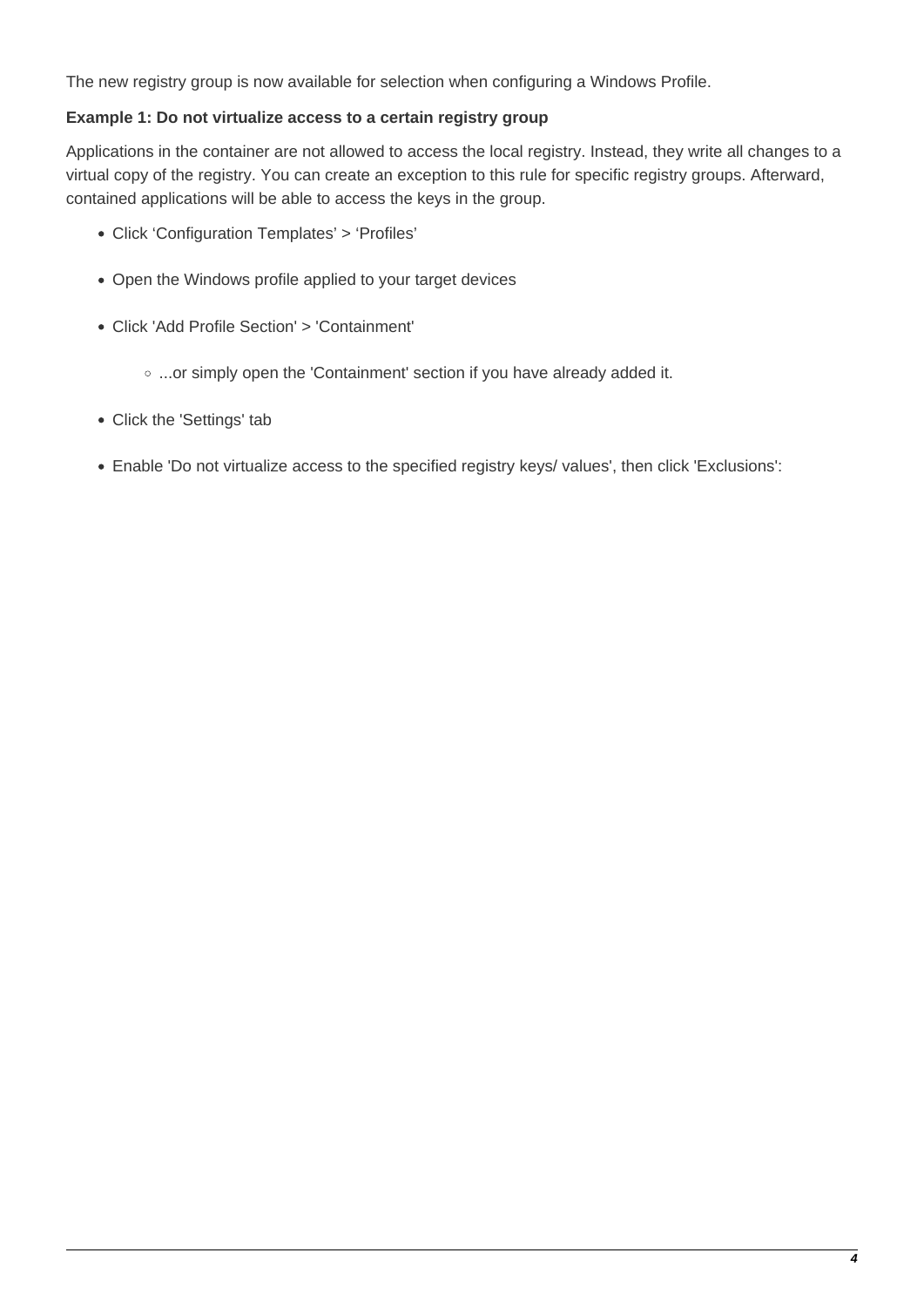|                          | Field Workers Laptops      |                                               |                                                                                                                                                                                         |                   |                                 |                 |               |
|--------------------------|----------------------------|-----------------------------------------------|-----------------------------------------------------------------------------------------------------------------------------------------------------------------------------------------|-------------------|---------------------------------|-----------------|---------------|
| (+<br><b>Add Profile</b> | 矘<br><b>Export Profile</b> | 鷆<br><b>Clone Profile</b>                     | 喘<br>嘗<br><b>Delete Profile</b><br><b>Make Default</b>                                                                                                                                  |                   |                                 |                 |               |
| <b>Section</b>           |                            |                                               |                                                                                                                                                                                         |                   |                                 |                 |               |
| General                  | <b>Antivirus</b>           | <b>UI Settings</b>                            | Containment                                                                                                                                                                             |                   |                                 |                 |               |
| <b>Containment</b>       |                            |                                               |                                                                                                                                                                                         |                   |                                 | <b>3</b> Cancel | <b>■</b> Save |
| Settings                 | <b>Rules</b>               | <b>Baseline</b>                               | <b>Virtual Desktop</b>                                                                                                                                                                  |                   |                                 |                 |               |
| E                        |                            | Det aw bigblight frame for contained programs | Do not virtualize access to the specified registry keys/values<br>Do not virtualize access to the removable media<br>Enable automatic startup for services installed in the Containment | <b>Exclusions</b> |                                 |                 |               |
|                          |                            | <b>Manage Exclusions</b>                      |                                                                                                                                                                                         |                   |                                 | ×               |               |
|                          |                            | Add-                                          |                                                                                                                                                                                         |                   |                                 |                 |               |
|                          |                            |                                               | <b>Excluded Registry Keys</b>                                                                                                                                                           |                   | <b>Excluded Registry Groups</b> |                 |               |
|                          |                            | <b>REGISTRY ENTRIES</b>                       |                                                                                                                                                                                         |                   | <b>ACTIONS</b>                  |                 |               |
|                          |                            |                                               | You can add/edit registry variables here                                                                                                                                                |                   |                                 | OK              |               |

Click 'Add' > 'Registry Groups':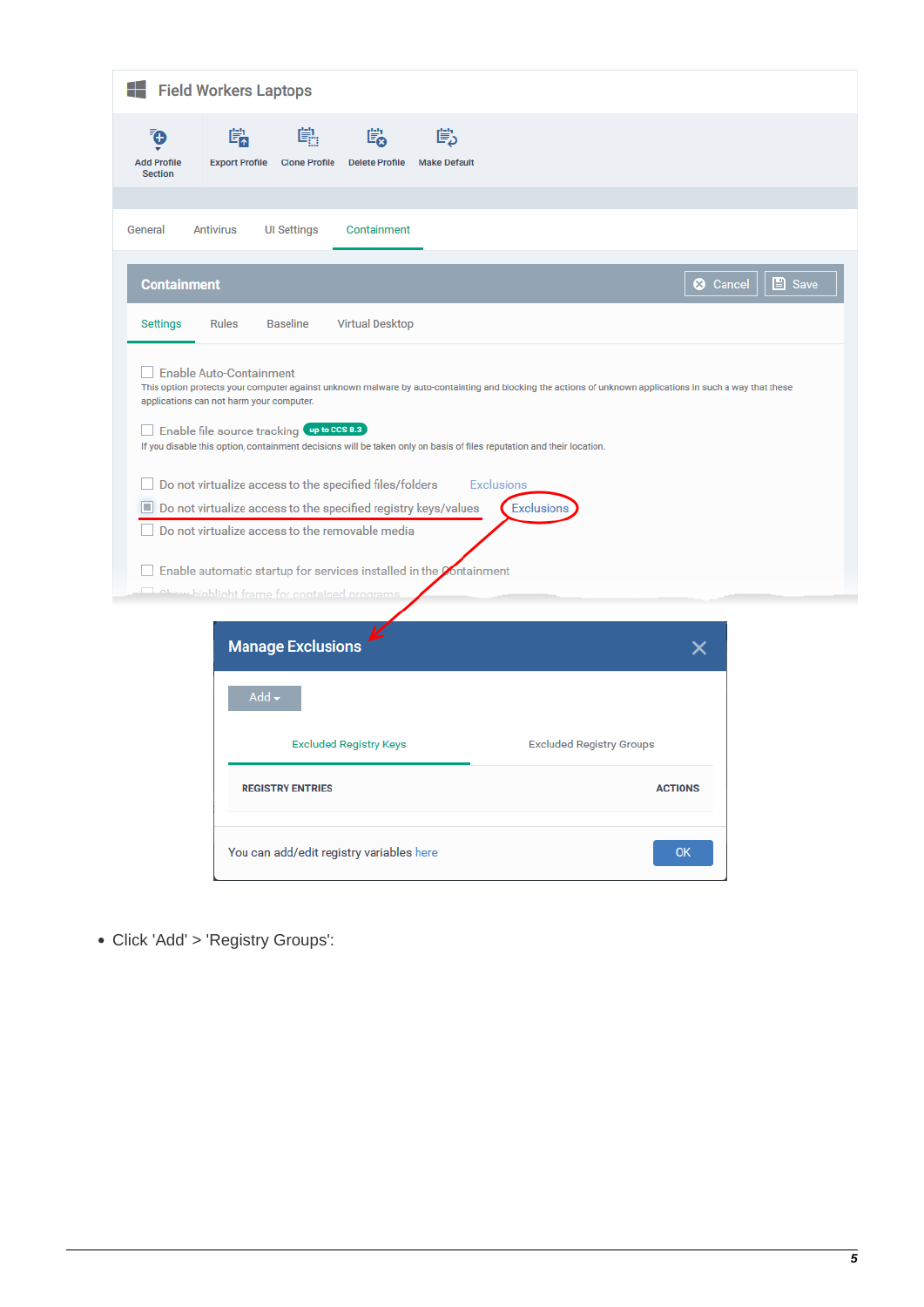| <b>Manage Exclusions</b>                          |                                                                            |                                 |
|---------------------------------------------------|----------------------------------------------------------------------------|---------------------------------|
| $Add -$<br><b>Registry Entry</b>                  | stry Keys                                                                  | <b>Excluded Registry Groups</b> |
| <b>Registry Groups</b><br><b>REGISTRY ENTRIES</b> | <b>Automatic Startup</b><br><b>COMODO Keys</b><br>Internet Explorer Keys   | <b>ACTIONS</b>                  |
| You can add/edit registry                         | <b>Important Keys</b><br><b>Temporary Keys</b><br><b>Accounts Software</b> | <b>OK</b>                       |
|                                                   | Media player registry keys                                                 |                                 |

- Choose the group you want to exclude
- Click 'OK' to apply your settings

## <span id="page-5-0"></span>**Example 2: Protect a registry group with HIPS**

The 'Protected Objects' module in the HIPS section of a profile lets you protect specific items against modification. By adding your registry group as a protected object, you will prevent malware and other unauthorized processes from making changes to keys in the group.

- Click 'Configuration Templates' > 'Profiles'
- Open the Windows profile applied to your target devices
- Open the 'HIPS' tab
	- … or click 'Add Profile Section' > 'HIPS' if you haven't yet added the section
- Click the 'Protected Objects' tab
	- **Show** 'Registry keys'
	- **By** 'Group List'
- Click the 'Add Registry Group' button then select the group you want to protect